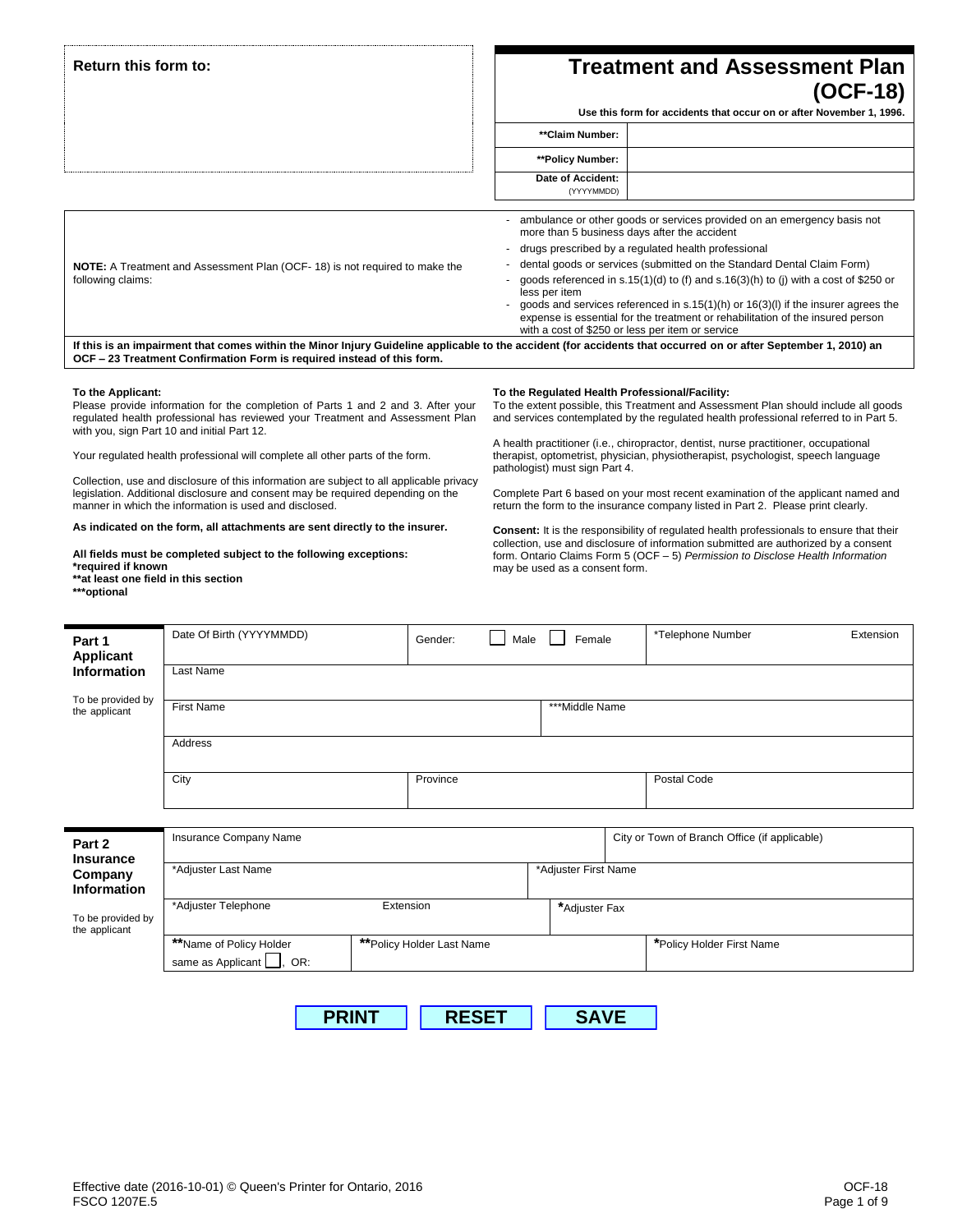| Part 3<br>Other                                                 |                                                                                                                                                                                                                                                                                                                                                                                                                                                                        |                                                                                    | I have made reasonable enquiries of the applicant and have determined that: |  |                                                    |             |                                        | <b>OTHER INSURANCE:</b> Is there other insurance coverage for any goods and services listed in this Treatment and Assessment Plan?          |            |                                              |
|-----------------------------------------------------------------|------------------------------------------------------------------------------------------------------------------------------------------------------------------------------------------------------------------------------------------------------------------------------------------------------------------------------------------------------------------------------------------------------------------------------------------------------------------------|------------------------------------------------------------------------------------|-----------------------------------------------------------------------------|--|----------------------------------------------------|-------------|----------------------------------------|---------------------------------------------------------------------------------------------------------------------------------------------|------------|----------------------------------------------|
| Insurance<br><b>Information</b>                                 |                                                                                                                                                                                                                                                                                                                                                                                                                                                                        | NO There is no other insurance coverage identified for these<br>goods and services |                                                                             |  |                                                    |             |                                        | <b>YES</b> There is other insurance coverage that is potentially available<br>to cover/partially cover these goods and services.            |            |                                              |
| To be completed<br>by the regulated                             | <b>MOH</b>                                                                                                                                                                                                                                                                                                                                                                                                                                                             | Yes                                                                                | No                                                                          |  | Not applicable                                     |             |                                        | Is there Ministry of Health and Long-Term Care (MOH) coverage for any goods and services included in this plan?                             |            |                                              |
| health<br>professional                                          | Other                                                                                                                                                                                                                                                                                                                                                                                                                                                                  | *Other Insurer Name                                                                |                                                                             |  |                                                    |             | *Other Insurance Plan Or Policy Number |                                                                                                                                             |            |                                              |
| referred to in Part<br>5 with information<br>from the applicant | Insurer<br>*Name of Plan Member<br>$\mathbf{1}$                                                                                                                                                                                                                                                                                                                                                                                                                        |                                                                                    |                                                                             |  | *Other Insurer's Identifier                        |             |                                        |                                                                                                                                             |            |                                              |
|                                                                 | Other                                                                                                                                                                                                                                                                                                                                                                                                                                                                  | *Other Insurer Name                                                                |                                                                             |  |                                                    |             |                                        | *Other Insurance Plan Or Policy Number                                                                                                      |            |                                              |
|                                                                 | Insurer<br>2                                                                                                                                                                                                                                                                                                                                                                                                                                                           | *Name of Plan Member                                                               |                                                                             |  |                                                    |             |                                        | *Other Insurer's Identifier                                                                                                                 |            |                                              |
|                                                                 |                                                                                                                                                                                                                                                                                                                                                                                                                                                                        |                                                                                    |                                                                             |  |                                                    |             |                                        |                                                                                                                                             |            |                                              |
| Part 4<br>Signature of                                          |                                                                                                                                                                                                                                                                                                                                                                                                                                                                        | Name of Health Practitioner                                                        |                                                                             |  |                                                    |             |                                        | <b>College Registration Number</b>                                                                                                          | You are a: | Chiropractor                                 |
| <b>Health</b><br>Practitioner                                   | Facility Name (if applicable)                                                                                                                                                                                                                                                                                                                                                                                                                                          |                                                                                    |                                                                             |  | Dentist<br><b>Nurse Practitioner</b>               |             |                                        |                                                                                                                                             |            |                                              |
| Treatment and<br>Assessment Plan                                | FSCO Licence Number (if applicable)<br>HCAI Facility Registry Number (if applicable)                                                                                                                                                                                                                                                                                                                                                                                   |                                                                                    |                                                                             |  | Occupational Therapist<br>Optometrist<br>Physician |             |                                        |                                                                                                                                             |            |                                              |
| Certification                                                   | Service Address                                                                                                                                                                                                                                                                                                                                                                                                                                                        |                                                                                    |                                                                             |  |                                                    |             |                                        |                                                                                                                                             |            |                                              |
|                                                                 |                                                                                                                                                                                                                                                                                                                                                                                                                                                                        |                                                                                    |                                                                             |  |                                                    |             |                                        | Physiotherapist<br>Psychologist                                                                                                             |            |                                              |
|                                                                 | City                                                                                                                                                                                                                                                                                                                                                                                                                                                                   |                                                                                    |                                                                             |  | Province                                           | Postal Code |                                        |                                                                                                                                             |            | Speech-Language<br>Pathologist               |
|                                                                 | <b>Telephone Number</b>                                                                                                                                                                                                                                                                                                                                                                                                                                                |                                                                                    | *Extension<br>*Fax Number                                                   |  | *Email Address                                     |             |                                        |                                                                                                                                             |            |                                              |
|                                                                 | For accidents that occur on or after September 1, 2010:<br>Yes<br>Is this impairment predominantly a minor injury as referred to in the Minor Injury Guideline applicable to the accident?<br><b>No</b><br>If yes, select the applicable circumstance:                                                                                                                                                                                                                 |                                                                                    |                                                                             |  |                                                    |             |                                        |                                                                                                                                             |            |                                              |
|                                                                 |                                                                                                                                                                                                                                                                                                                                                                                                                                                                        |                                                                                    |                                                                             |  |                                                    |             |                                        |                                                                                                                                             |            |                                              |
|                                                                 |                                                                                                                                                                                                                                                                                                                                                                                                                                                                        | \$3,500 limit.                                                                     |                                                                             |  |                                                    |             |                                        | Treatment under the Minor Injury Guideline has already been provided and additional treatment goods and or services are required within the |            |                                              |
|                                                                 | The applicant has a pre-existing medical condition that was documented by me or another health practitioner before the accident and that will<br>prevent the applicant from achieving maximal recovery from the minor injury if the applicant is subject to the \$3,500 limit or is limited to the goods<br>and services authorized under the Minor Injury Guideline. Please provide an explanation and provide compelling evidence to support this<br>recommendation: |                                                                                    |                                                                             |  |                                                    |             |                                        |                                                                                                                                             |            |                                              |
|                                                                 |                                                                                                                                                                                                                                                                                                                                                                                                                                                                        |                                                                                    |                                                                             |  |                                                    |             |                                        |                                                                                                                                             |            |                                              |
|                                                                 |                                                                                                                                                                                                                                                                                                                                                                                                                                                                        |                                                                                    |                                                                             |  |                                                    |             |                                        |                                                                                                                                             |            | Send any attachments directly to the insurer |
|                                                                 |                                                                                                                                                                                                                                                                                                                                                                                                                                                                        |                                                                                    |                                                                             |  |                                                    |             |                                        |                                                                                                                                             |            |                                              |

**PRINT RESET SAVE**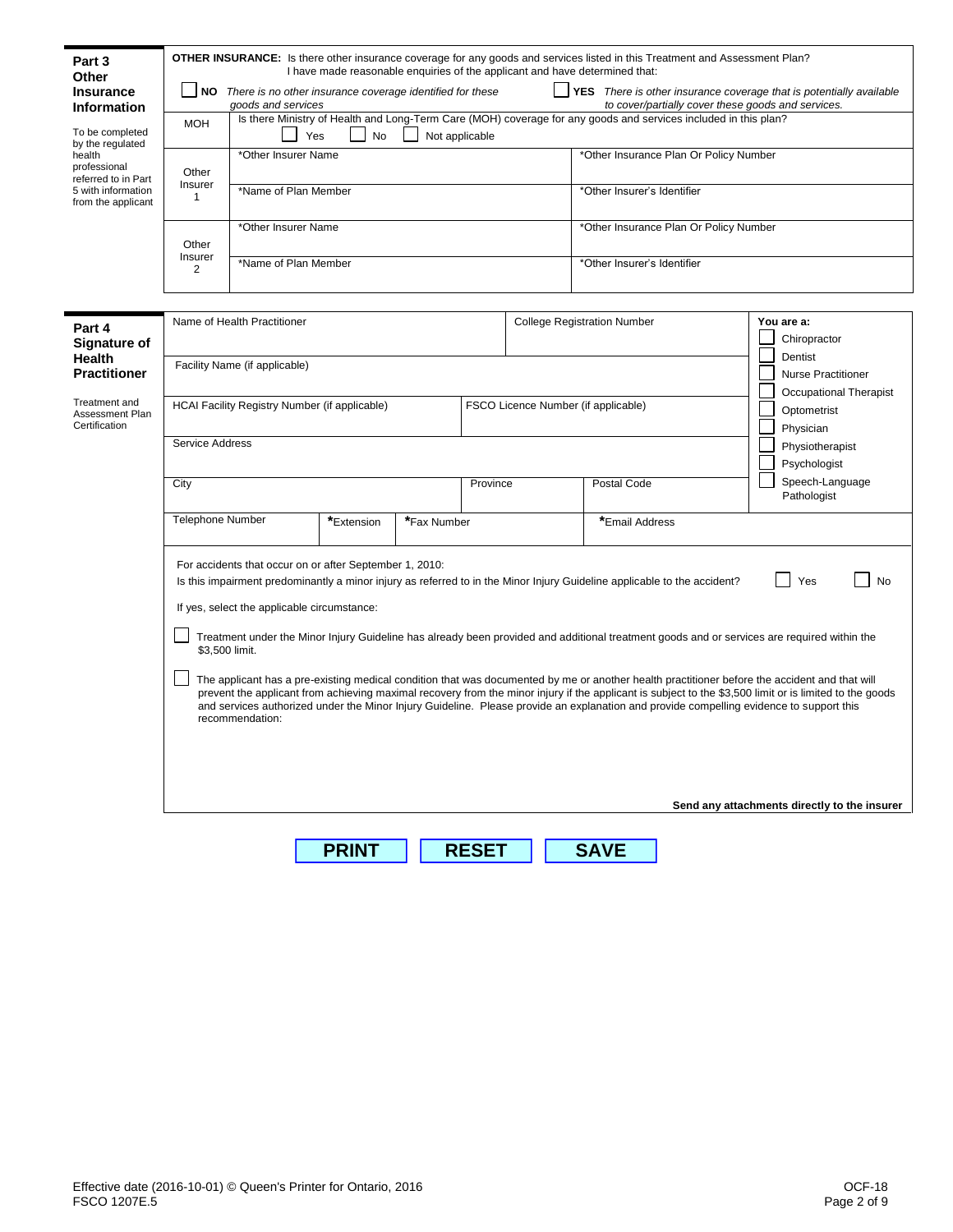|  |  | TO THE INSURER TO WHOM THIS APPLICATION IS BEING SUBMITTED: |
|--|--|-------------------------------------------------------------|
|  |  |                                                             |

**I UNDERSTAND** that you, and persons acting for you, will collect business, personal and personal health information that is related to the applicant's claim for accident benefits arising out of the accident referenced in this Treatment and Assessment Plan and that all such information will be collected directly from me or from any other person with my consent.

**I ALSO UNDERSTAND** that you and persons acting for you will collect information about this Treatment and Assessment Plan prepared by me.

**I ALSO UNDERSTAND** that as the health practitioner for the applicant that you, and persons acting for you, will collect information related to this claim that is provided by me on this or any other auto insurance claim form.

I ALSO UNDERSTAND that the information within this form will be collected and used only as reasonably necessary, with the applicant's consent, for the purposes of:

• Investigating the claims of the applicant and processing the claims of the applicant as required by law, including the Ontario Automobile Policy;

• Obtaining or verifying information relating to the applicant's claims in order to determine entitlement and the proper amount of payment;

- Recovering payment from insurers and others liable in law for amounts that you pay in connection with the applicant's claims;
- Identifying and analysing the nature and costs of goods and services that are provided to automobile insurance claimants by health care providers;
- Preventing, detecting and suppressing fraud;
- Compiling anonymized statistics for government agencies; and
- Assessing underwriting risks and claims experience.

**I ALSO UNDERSTAND** that you, and persons acting for you, may disclose this information to the following persons or organizations, who may collect and use this information only as reasonably necessary to enable you or them to carry out the purposes described above:

Insurers; insurance adjusters, agents and brokers; employers; health care providers; hospitals; accountants; financial advisors; solicitors; organizations that consolidate claims and underwriting information for the insurance industry; fraud prevention organizations; other insurance companies; the police; databases or registers used by the insurance industry to analyze and check information provided against existing information; and my agents or representatives as designated by me from time to time.

**I ALSO UNDERSTAND** that you, and persons acting for you, may pool this information with information from other sources and may analyse this information for the limited purpose of preventing, detecting or suppressing fraud.

**I CONSENT** to you collecting, using and disclosing information relating to this Treatment and Assessment Plan in the manner described above, which will be limited to information that is reasonably necessary to meet the legitimate purpose of such collection, use or disclosure.

**I UNDERSTAND** that if I have any questions about this consent I am free to consult with the insurance company representative or a legal advisor before signing this document.

**I AM ALSO AWARE** that you, and persons acting for you, may be required or permitted by law to disclose this information to others without my knowledge or consent.

**I CONFIRM THAT**, to the best of my knowledge, the information in this Treatment and Assessment Plan is accurate, the Treatment and Assessment Plan has been reviewed with the applicant by the regulated health professional in Part 5, and the goods and services contemplated are reasonable and necessary for the treatment and rehabilitation of the applicant for the injuries identified in Part 6.

## **I CERTIFY THAT THE INFORMATION PROVIDED IS TRUE AND CORRECT.**

**I UNDERSTAND THAT IT IS AN OFFENCE UNDER THE INSURANCE ACT** to knowingly make a false or misleading statement or representation to an insurer under a contract of insurance. Regulated sectors may be subject to an examination or inquiry about matters in connection with a licence and or unfair or deceptive act or practice. Non-compliance with applicable regulations may result in enforcement actions ranging from an administrative monetary penalty to prosecution under the Provincial Offences Act.

**I FURTHER UNDERSTAND THAT IT IS AN OFFENCE UNDER THE FEDERAL CRIMINAL CODE** for anyone, by deceit, falsehood, or other dishonest act, to defraud or attempt to defraud an insurance company. This information will be used for processing payments of claims; identifying and analysing the nature, effects and costs of goods and services that are provided to automobile accident victims, by health care providers; and **PREVENTING, DETECTING AND SUPPRESSING FRAUD.**

To obtain further information about privacy related issues please contact the Privacy Officer for the insurance company listed in Part 2.

To obtain further information about how your consent relates to pooling and data analytics to prevent and detect fraud please visit http://www.ibc.ca/en/privacy-terminology.asp

| Name of Health Practitioner (please print) | Signature of Health Practitioner | Date (YYYYMMDD) |
|--------------------------------------------|----------------------------------|-----------------|
|                                            |                                  |                 |
|                                            |                                  |                 |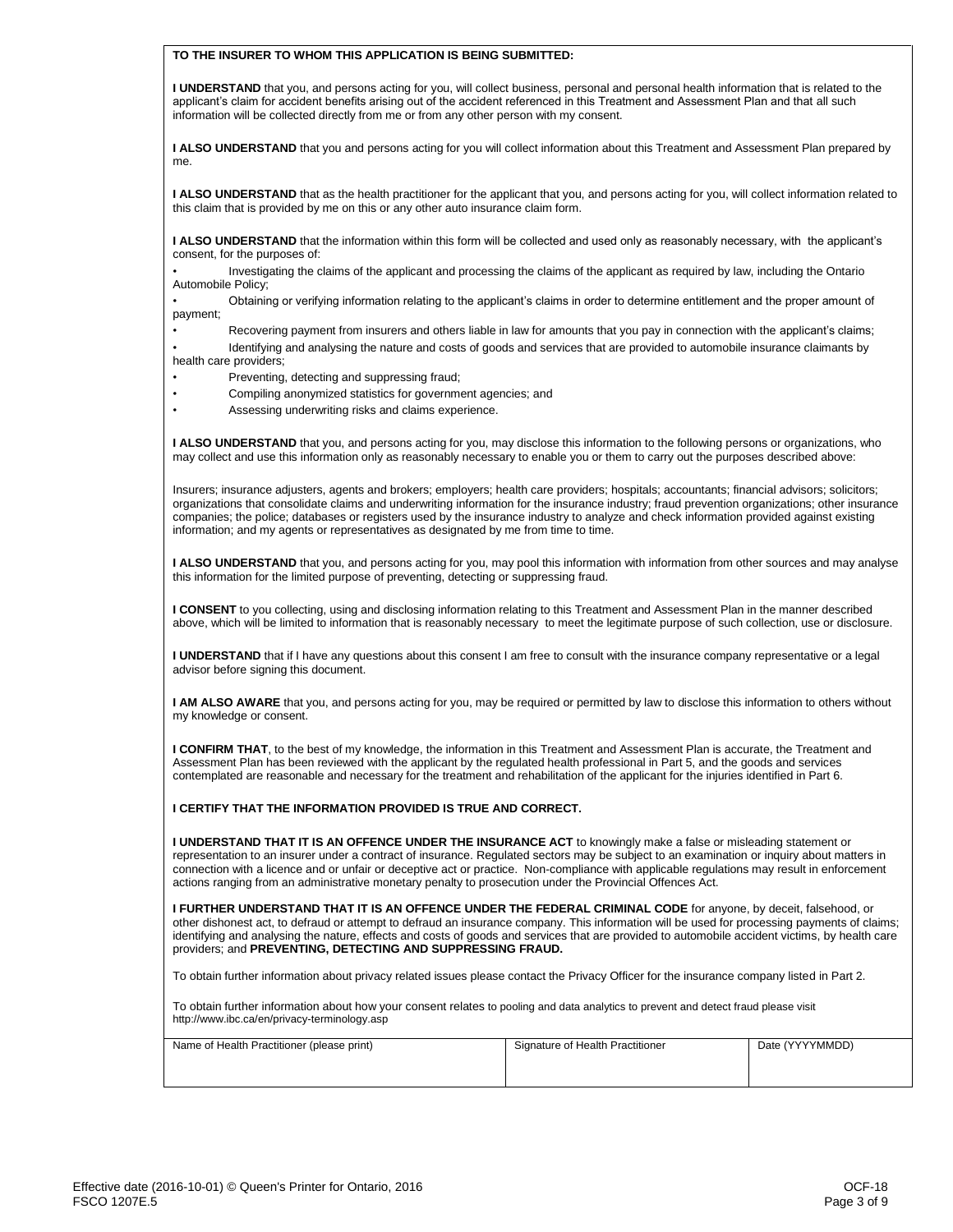| Part 5<br>Signature of                         | Name of Regulated Health Professional |                                     | <b>College Registration Number</b> | You are a:<br>Chiropractor     |
|------------------------------------------------|---------------------------------------|-------------------------------------|------------------------------------|--------------------------------|
| Regulated<br><b>Health</b>                     | Facility Name (if applicable)         |                                     |                                    | Dentist<br>Massage Therapist   |
| Professional                                   | <b>HCAI Facility Registry Number</b>  | FSCO Licence Number (if applicable) |                                    | Nurse                          |
| Treatment and                                  |                                       |                                     |                                    | Occupational Therapist         |
| Assessment Plan<br>Preparation and             | Service Address                       |                                     |                                    | Optometrist                    |
| Supervision                                    |                                       | Physician                           |                                    |                                |
| If same person as                              | City                                  | Province                            | Postal Code                        | Physiotherapist                |
| Part 4 check here                              |                                       |                                     |                                    | Psychologist                   |
| $\Box$ and<br><b>DO NOT</b><br><b>COMPLETE</b> | <b>Telephone Number</b>               | *Extension                          | *Fax Number                        | Speech-Language<br>Pathologist |
| Part 5                                         | *Email Address                        |                                     |                                    | Social Worker<br>Other         |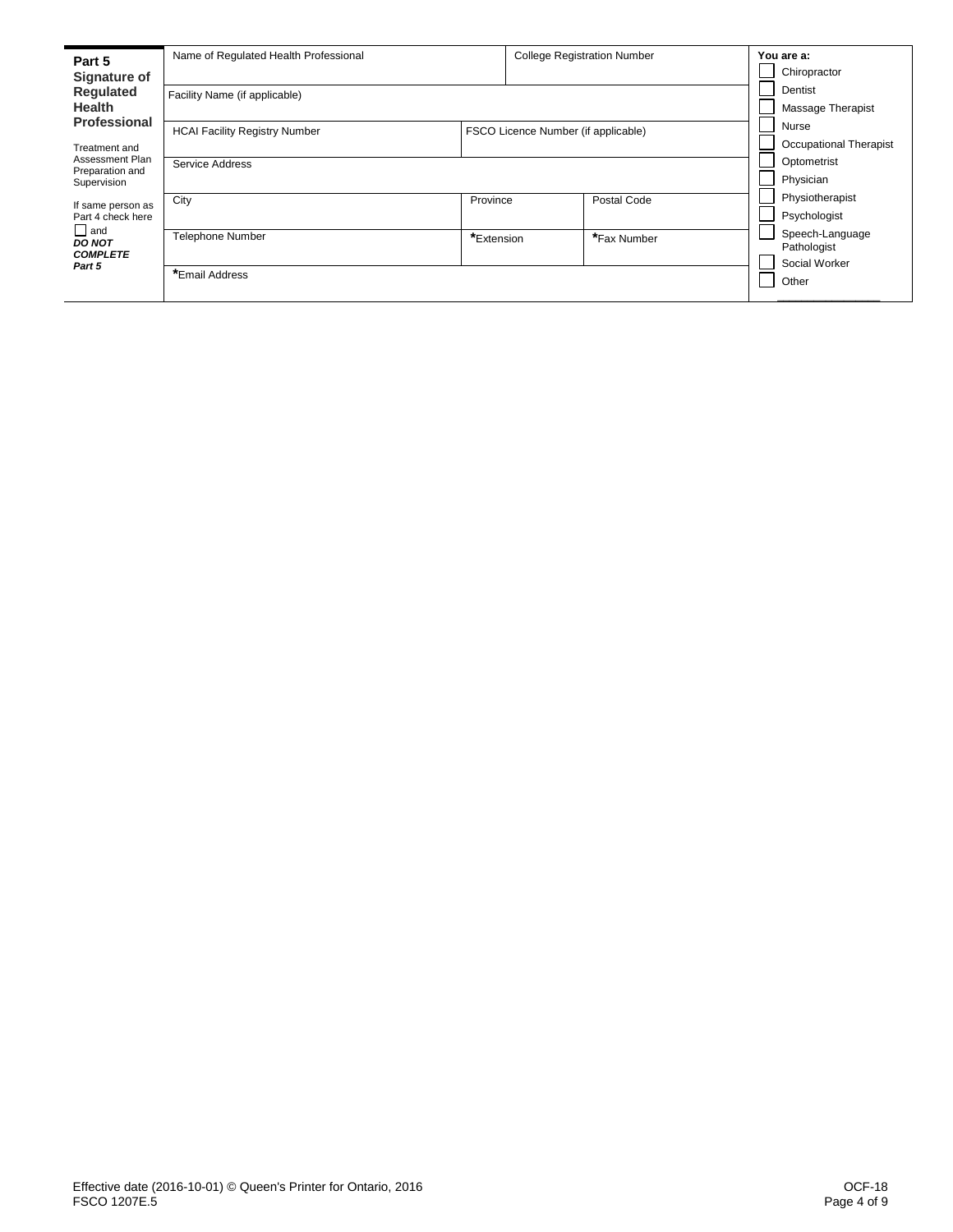| <b>uelae</b>   | <b>Description</b>                                                                                                                                                                                                                                                                                                                                                                                                                                                                                                                | Code            |
|----------------|-----------------------------------------------------------------------------------------------------------------------------------------------------------------------------------------------------------------------------------------------------------------------------------------------------------------------------------------------------------------------------------------------------------------------------------------------------------------------------------------------------------------------------------|-----------------|
| t 6<br>ıry and | Provide a description (list most significant first) and associated ICD-10-CA code for complaints, injuries and sequelae that are the direct result of the<br>automobile accident (refer to the User manual at www.hcaiinfo.ca for ICD-10-CA coding information).                                                                                                                                                                                                                                                                  |                 |
|                |                                                                                                                                                                                                                                                                                                                                                                                                                                                                                                                                   |                 |
|                |                                                                                                                                                                                                                                                                                                                                                                                                                                                                                                                                   |                 |
|                | http://www.ibc.ca/en/privacy-terminology.asp<br>Name of Regulated Health Professional (please print)<br>Signature of Regulated Health Professional                                                                                                                                                                                                                                                                                                                                                                                | Date (YYYYMMDD) |
|                | To obtain further information about privacy related issues please contact the Privacy Officer at the insurance company listed in Part 2.<br>To obtain further information about how your consent relates to pooling and data analytics to prevent and detect fraud please visit                                                                                                                                                                                                                                                   |                 |
|                | PREVENTING, DETECTING AND SUPPRESSING FRAUD.                                                                                                                                                                                                                                                                                                                                                                                                                                                                                      |                 |
|                | I FURTHER UNDERSTAND THAT IT IS AN OFFENCE UNDER THE FEDERAL CRIMINAL CODE for anyone, by deceit, falsehood, or other<br>dishonest act, to defraud or attempt to defraud an insurance company. This information will be used for processing payments of claims; identifying and<br>analysing the nature, effects and costs of goods and services that are provided to automobile accident victims, by health care providers; and                                                                                                  |                 |
|                | I UNDERSTAND THAT IT IS AN OFFENCE UNDER THE INSURANCE ACT to knowingly make a false or misleading statement or representation to<br>an insurer under a contract of insurance. Regulated sectors may be subject to an examination or inquiry about matters in connection with a licence and<br>or unfair or deceptive act or practice. Non-compliance with applicable regulations may result in enforcement actions ranging from an administrative<br>monetary penalty to prosecution under the Provincial Offences Act.          |                 |
|                | knowledge or consent.<br>I CERTIFY THAT THE INFORMATION PROVIDED IS TRUE AND CORRECT.                                                                                                                                                                                                                                                                                                                                                                                                                                             |                 |
|                | <b>I UNDERSTAND</b> that if I have any questions about this consent I am free to consult with the insurance company representative or a legal advisor<br>before signing this document.<br>I AM ALSO AWARE that you, and persons acting for you, may be required or permitted by law to disclose this information to others without my                                                                                                                                                                                             |                 |
|                | I CONSENT to you collecting, using and disclosing this information related to this Treatment and Assessment Plan in the manner described above,<br>which will be limited to information that is reasonably necessary to meet the legitimate purpose of such collection, use or disclosure.                                                                                                                                                                                                                                        |                 |
|                | <b>I ALSO UNDERSTAND</b> that you, and persons acting for you, may pool this information with information from other sources and may analyze this<br>information for the limited purpose of preventing, detecting or suppressing fraud.                                                                                                                                                                                                                                                                                           |                 |
|                | Insurers; insurance adjusters, agents and brokers; employers; health care providers; hospitals; accountants; financial advisors; solicitors;<br>organizations that consolidate claims and underwriting information for the insurance industry; fraud prevention organizations; other insurance<br>companies; the police; databases or registers used by the insurance industry to analyze and check information provided against existing information;<br>and my agents or representatives as designated by me from time to time. |                 |
|                | I ALSO UNDERSTAND that you, and persons acting for you, may disclose this information to the following persons or organizations, who may collect<br>and use this information only as reasonably necessary to enable you or them to carry out the purposes described above:                                                                                                                                                                                                                                                        |                 |
|                | Assessing underwriting risks and claims experience.                                                                                                                                                                                                                                                                                                                                                                                                                                                                               |                 |
|                | Compiling anonymized statistics for government agencies; and                                                                                                                                                                                                                                                                                                                                                                                                                                                                      |                 |
|                | Identifying and analysing the nature and costs of goods and services that are provided to automobile accident victims by health care<br>providers;<br>Preventing, detecting and suppressing fraud;                                                                                                                                                                                                                                                                                                                                |                 |
|                | Automobile Policy;<br>Obtaining or verifying information relating to the applicant's claims in order to determine entitlement and the proper amount of payment;<br>Recovering payment from insurers and others liable in law for amounts that you pay in connection with the applicant's claims;                                                                                                                                                                                                                                  |                 |
|                | <b>I ALSO UNDERSTAND</b> that the information within this form will be collected and used only as reasonably necessary, with the<br>applicant's consent, for the purposes of:<br>Investigating the claims of the applicant and processing the claims of the applicant as required by law, including the Ontario                                                                                                                                                                                                                   |                 |
|                | <b>I ALSO UNDERSTAND</b> that as the regulated health professional for the applicant that you, and persons acting for you, will collect information related to<br>this claim that is provided by me on this or any other auto insurance claim form.                                                                                                                                                                                                                                                                               |                 |
|                | <b>I ALSO UNDERSTAND</b> that you and persons acting for you will collect information about this Treatment and Assessment Plan prepared by me.                                                                                                                                                                                                                                                                                                                                                                                    |                 |
|                | claim for accident benefits arising out of the accident referenced in this Treatment and Assessment Plan, and that all such information will be collected<br>directly from me or from any other person with my consent.                                                                                                                                                                                                                                                                                                           |                 |
|                | I UNDERSTAND that you, and persons acting for you, will collect personal information and personal health information that is related to the applicant's                                                                                                                                                                                                                                                                                                                                                                           |                 |
|                | TO THE INSURER TO WHOM THIS APPLICATION IS BEING SUBMITTED:                                                                                                                                                                                                                                                                                                                                                                                                                                                                       |                 |

| Name of Regulated Health Professional (please print) | Signature of Regulated Health Professional | Date (YYYYMMDD) |
|------------------------------------------------------|--------------------------------------------|-----------------|
|                                                      |                                            |                 |
|                                                      |                                            |                 |

| Part 6<br>Injury and | Provide a description (list most significant first) and associated ICD-10-CA code for complaints, injuries and sequelae that are the direct result of the<br>automobile accident (refer to the User manual at www.hcaiinfo.ca for ICD-10-CA coding information). |             |
|----------------------|------------------------------------------------------------------------------------------------------------------------------------------------------------------------------------------------------------------------------------------------------------------|-------------|
| Sequelae             | <b>Description</b>                                                                                                                                                                                                                                               | Code        |
| <b>Information</b>   |                                                                                                                                                                                                                                                                  |             |
|                      |                                                                                                                                                                                                                                                                  |             |
|                      |                                                                                                                                                                                                                                                                  |             |
|                      |                                                                                                                                                                                                                                                                  |             |
|                      |                                                                                                                                                                                                                                                                  |             |
|                      |                                                                                                                                                                                                                                                                  |             |
|                      | Effective date (2016-10-01) © Queen's Printer for Ontario, 2016                                                                                                                                                                                                  | OCF-18      |
| FSCO 1207E.5         | <b>SAVE</b><br><b>PRINT</b><br><b>RESET</b>                                                                                                                                                                                                                      | Page 5 of 9 |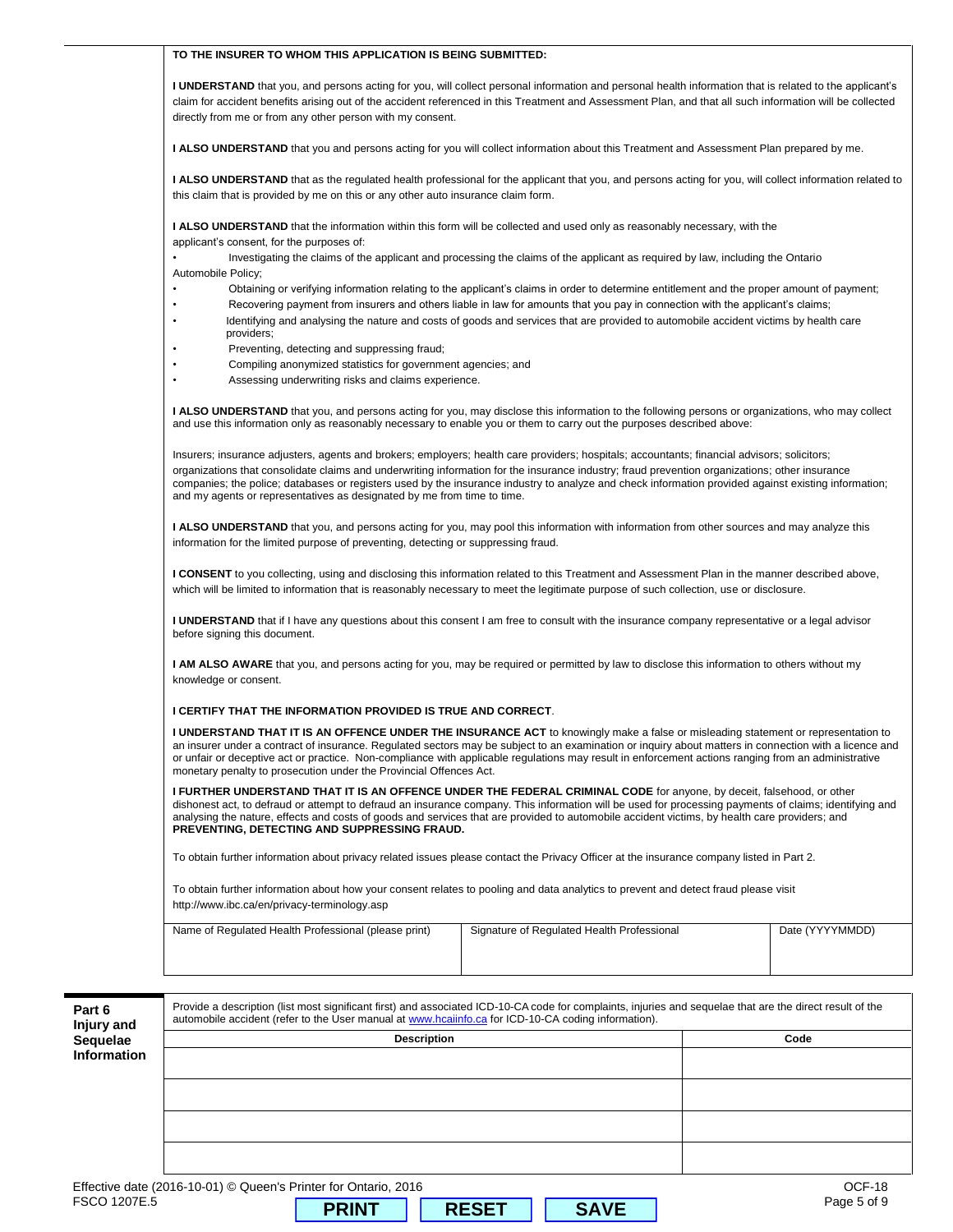| Part 7            | a) | Prior to the accident, did the applicant have any disease, condition or injury that could affect his/her response to treatment for the injuries |
|-------------------|----|-------------------------------------------------------------------------------------------------------------------------------------------------|
| <b>Prior and</b>  |    | identified in Part 6?                                                                                                                           |
| <b>Concurrent</b> |    | Yes (please explain)<br>Unknown<br>No                                                                                                           |
| <b>Conditions</b> |    |                                                                                                                                                 |
|                   |    |                                                                                                                                                 |
|                   |    |                                                                                                                                                 |
|                   |    |                                                                                                                                                 |
|                   |    |                                                                                                                                                 |
|                   |    | If Yes to "a" above, did the applicant undergo investigation or receive treatment for this disease, condition or injury in the past year?       |
|                   |    |                                                                                                                                                 |
|                   |    | Yes (please explain and identify provider, if known)<br>Unknown<br>No                                                                           |
|                   |    |                                                                                                                                                 |
|                   |    |                                                                                                                                                 |
|                   |    |                                                                                                                                                 |
|                   |    |                                                                                                                                                 |
|                   | b) | Since the accident, has the applicant developed any other disease, condition or injury not related to the automobile accident that could affect |
|                   |    | his/her response to treatment for the injuries identified in Part 6?                                                                            |
|                   |    | Unknown<br>Yes (please explain)<br><b>No</b>                                                                                                    |
|                   |    |                                                                                                                                                 |
|                   |    |                                                                                                                                                 |
|                   |    |                                                                                                                                                 |
|                   |    |                                                                                                                                                 |
|                   |    |                                                                                                                                                 |
|                   |    | Send any attachments directly to the insurer                                                                                                    |
|                   |    |                                                                                                                                                 |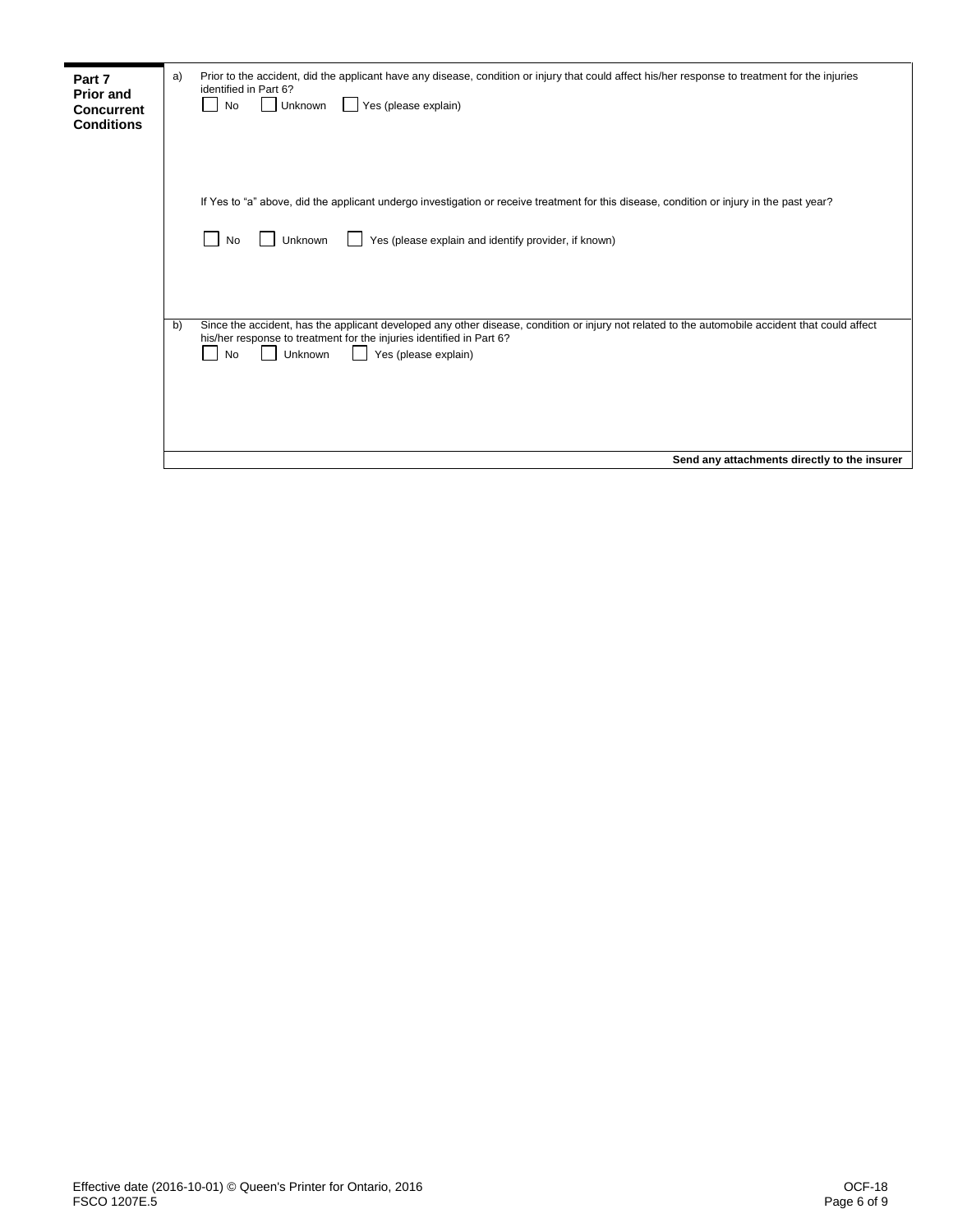| Part 8                                                | a)  | Does the applicant's impairment(s) from the injuries identified in Part 6 affect his/her ability to carry out:                                                           |
|-------------------------------------------------------|-----|--------------------------------------------------------------------------------------------------------------------------------------------------------------------------|
| <b>Activity</b><br>Limitations                        |     | Not employed<br>Unknown<br>No<br>His/her tasks of employment<br>Yes                                                                                                      |
|                                                       |     | Unknown<br>His/her activities of normal life<br>Yes<br>No                                                                                                                |
|                                                       | b)  | If Yes to either of the questions above, briefly describe the activities limited by the impairment and their impacts on the applicant's ability to<br>function.          |
|                                                       |     |                                                                                                                                                                          |
|                                                       |     |                                                                                                                                                                          |
|                                                       | C)  | If the applicant is unable to carry out pre-accident employment activity, is the employer able to provide suitable modified employment to the<br>applicant?              |
|                                                       |     | Not employed<br>Yes<br>No (please explain)<br>Unknown                                                                                                                    |
|                                                       |     |                                                                                                                                                                          |
|                                                       |     |                                                                                                                                                                          |
| Part 9<br>Plan Goals,                                 | a)  | Goals:<br>(i) Identify the goal(s) in regard to the applicant's impairment(s), symptom(s) or pathology that this Treatment and Assessment Plan seeks to<br>achieve:      |
| <b>Outcome</b><br><b>Evaluation</b><br><b>Methods</b> |     | increased range of motion<br>pain reduction                                                                                                                              |
| and Barriers<br>to Recovery                           | and | other(s)/not applicable (please specify)<br>increase in strength<br>(ii) Select the functional goal(s) that this Treatment and Assessment Plan seeks to achieve:         |
|                                                       |     | return to activities of normal living<br>return to pre-accident work activities<br>return to modified work activities<br>other(s)/not applicable (please specify)        |
|                                                       | b)  | Evaluation:<br>How will progress on the goal(s) in a) (i) and a) (ii) be evaluated?<br>(i)                                                                               |
|                                                       |     |                                                                                                                                                                          |
|                                                       |     | *If this is a subsequent Treatment and Assessment Plan, what was the applicant's improvement at the end of the previous plan based on your<br>(ii)<br>evaluation method? |
|                                                       |     |                                                                                                                                                                          |
|                                                       |     | Send any attachments directly to the insurer                                                                                                                             |
|                                                       | c)  | <b>Barriers to recovery:</b><br>Yes (please explain)<br>No<br>(i) Have you identified any other barriers to recovery?                                                    |
|                                                       |     |                                                                                                                                                                          |
|                                                       |     | Yes (please explain)<br>(ii) *Do you have any recommendations and/or strategies to overcome these barriers?<br>No                                                        |
|                                                       |     |                                                                                                                                                                          |
|                                                       | d)  | <b>Concurrent Treatment:</b>                                                                                                                                             |
|                                                       |     | Are you aware if any concurrent treatment not included in this Treatment and Assessment Plan will be provided by any other provider/facility?                            |
|                                                       |     | No<br>Yes (please explain)                                                                                                                                               |
|                                                       |     |                                                                                                                                                                          |
|                                                       |     | <b>PRINT</b><br><b>RESET</b><br><b>SAVE</b>                                                                                                                              |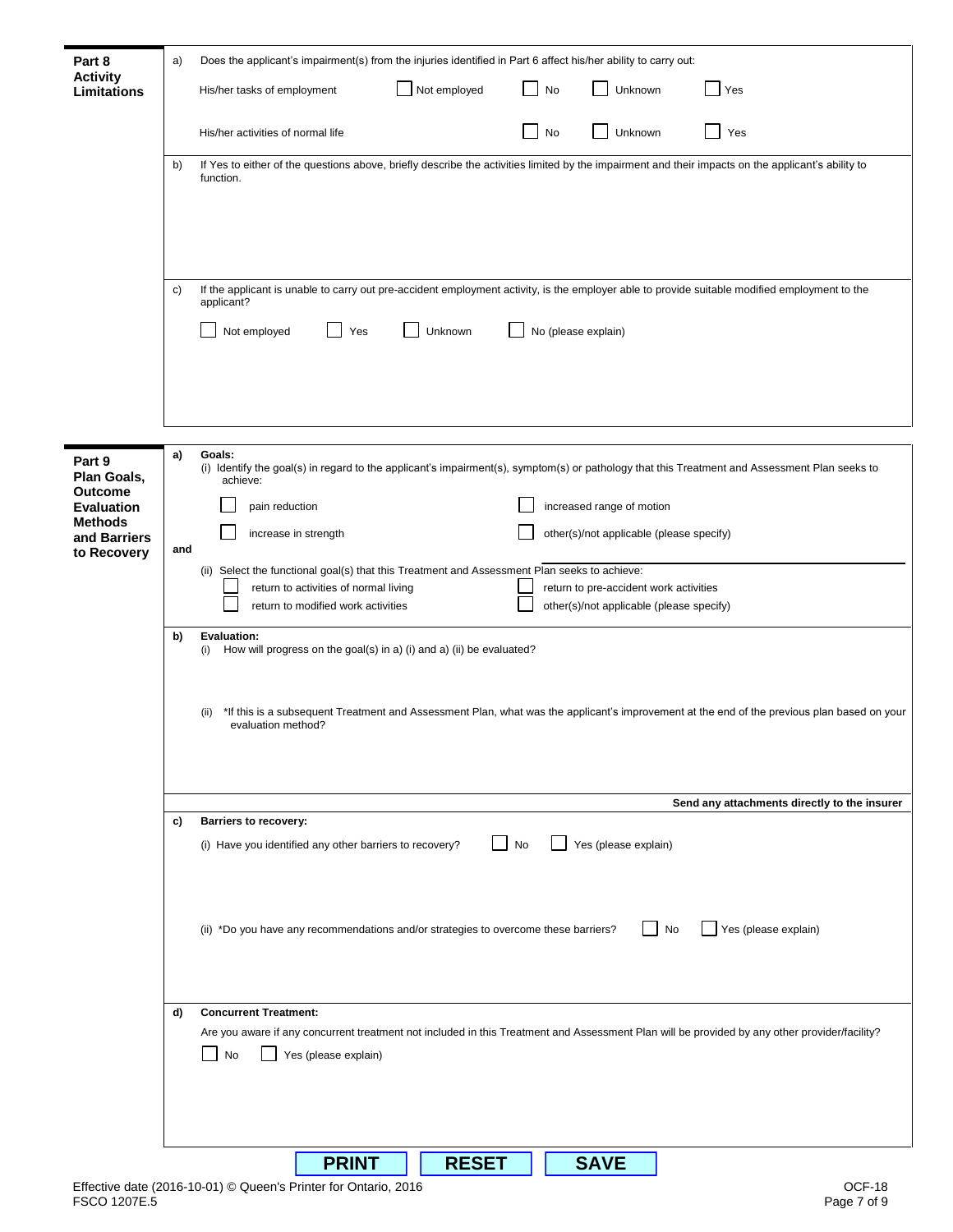| Part 10                                          | TO THE INSURER TO WHOM THIS APPLICATION IS BEING SUBMITTED:                                                                                                                                                                                                                                                                                                                                                                                                                                                                                                                                                                                                                                                                                                                                                                                  |  |  |  |  |  |  |  |  |
|--------------------------------------------------|----------------------------------------------------------------------------------------------------------------------------------------------------------------------------------------------------------------------------------------------------------------------------------------------------------------------------------------------------------------------------------------------------------------------------------------------------------------------------------------------------------------------------------------------------------------------------------------------------------------------------------------------------------------------------------------------------------------------------------------------------------------------------------------------------------------------------------------------|--|--|--|--|--|--|--|--|
| Signature of<br>Applicant                        | I UNDERSTAND that you, and persons acting for you, will collect personal information and personal health information about me that is related to my<br>claims for accident benefits arising out of the accident referenced in this Treatment and Assessment Plan, and that all such information will be collected<br>directly from me or from any other person with my consent.                                                                                                                                                                                                                                                                                                                                                                                                                                                              |  |  |  |  |  |  |  |  |
| Must be<br>completed unless<br>waived by insurer | I ALSO UNDERSTAND that you and persons acting for you will collect information about this Treatment and Assessment Plan prepared by my health<br>care provider(s).                                                                                                                                                                                                                                                                                                                                                                                                                                                                                                                                                                                                                                                                           |  |  |  |  |  |  |  |  |
|                                                  | I ALSO UNDERSTAND that if I am the holder of an automobile insurance policy, you, and persons acting for you, will collect the information related to<br>this claim that is provided by me on this or any other auto insurance claim form.                                                                                                                                                                                                                                                                                                                                                                                                                                                                                                                                                                                                   |  |  |  |  |  |  |  |  |
|                                                  | <b>I ALSO UNDERSTAND</b> that the information described above will be collected and used only as reasonably necessary for the purposes of:<br>Investigating my claims and processing my claims as required by law, including the Ontario Automobile Policy;<br>Obtaining or verifying information relating to my claims in order to determine entitlement and the proper amount of payment;<br>Recovering payment from insurers and others liable in law for amounts that you pay in connection with my claims;<br>Identifying and analyzing the nature and costs of goods and services that are provided to automobile accident victims by health care<br>providers;<br>Preventing, detecting and suppressing fraud;<br>Compiling anonymized statistics for government agencies; and<br>Assessing underwriting risks and claims experience. |  |  |  |  |  |  |  |  |
|                                                  | <b>I ALSO UNDERSTAND</b> that you, and persons acting for you, may disclose this information to the following persons or organizations, who may collect<br>and use this information only as reasonably necessary to enable you or them to carry out the purposes described above:                                                                                                                                                                                                                                                                                                                                                                                                                                                                                                                                                            |  |  |  |  |  |  |  |  |
|                                                  | Insurers; insurance adjusters, agents and brokers; employers; health care providers; hospitals; accountants; financial advisors; solicitors; organizations<br>that consolidate claims and underwriting information for the insurance industry; fraud prevention organizations; other insurance companies; the police;<br>databases or registers used by the insurance industry to analyze and check information provided against existing information; and my agents or<br>representatives as designated by me from time to time.                                                                                                                                                                                                                                                                                                            |  |  |  |  |  |  |  |  |
|                                                  | I ALSO UNDERSTAND that you, and persons acting for you, may pool this information with information from other sources and may analyze this<br>information for the limited purpose of preventing, detecting or suppressing fraud.                                                                                                                                                                                                                                                                                                                                                                                                                                                                                                                                                                                                             |  |  |  |  |  |  |  |  |
|                                                  | <b>I CONSENT</b> to you collecting, using and disclosing information related to this Treatment and Assessment Plan in the manner described above, but no<br>more of such information than is reasonably necessary to meet the legitimate purpose of such collection, use or disclosure.                                                                                                                                                                                                                                                                                                                                                                                                                                                                                                                                                      |  |  |  |  |  |  |  |  |
|                                                  | <b>I UNDERSTAND</b> that if I have any questions about this consent I am free to consult with my insurance company representative or legal advisor before<br>signing this document.                                                                                                                                                                                                                                                                                                                                                                                                                                                                                                                                                                                                                                                          |  |  |  |  |  |  |  |  |
|                                                  | <b>I AM ALSO AWARE</b> that you, and persons acting for you, may be required or permitted by law to disclose this information to others without my<br>knowledge or consent.                                                                                                                                                                                                                                                                                                                                                                                                                                                                                                                                                                                                                                                                  |  |  |  |  |  |  |  |  |
|                                                  | I have reviewed and agree with this Treatment and Assessment Plan. I understand that payment for this Treatment and Assessment Plan is subject to<br>the approval of the insurer.                                                                                                                                                                                                                                                                                                                                                                                                                                                                                                                                                                                                                                                            |  |  |  |  |  |  |  |  |
|                                                  | In the event that my insurer does not agree to pay for all the goods and services contemplated in this Treatment and Assessment Plan, I understand<br>that an examination may be required to determine my eligibility to the goods and services outlined in this Treatment and Assessment Plan.                                                                                                                                                                                                                                                                                                                                                                                                                                                                                                                                              |  |  |  |  |  |  |  |  |
|                                                  | In the event that an examination is requested, I authorize my insurer and my health care providers to give the person identified by the insurer to review<br>this application only such information relating to my health condition, treatment and rehabilitation received as a result of the accident, as is reasonably<br>required for the purposes of determining my eligibility to benefits.                                                                                                                                                                                                                                                                                                                                                                                                                                             |  |  |  |  |  |  |  |  |
|                                                  | As required by law, a copy of the examination report as well as the insurance company's determination will be sent to me.                                                                                                                                                                                                                                                                                                                                                                                                                                                                                                                                                                                                                                                                                                                    |  |  |  |  |  |  |  |  |
|                                                  | Subject to the Statutory Accident Benefits Schedule, in those circumstances where prior approval is required, I understand that if I undertake any of the<br>proposed services prior to approval by the insurer, I may be responsible for payment to my provider for any of the services rendered on my behalf.                                                                                                                                                                                                                                                                                                                                                                                                                                                                                                                              |  |  |  |  |  |  |  |  |
|                                                  | I CERTIFY THAT THE INFORMATION PROVIDED IS TRUE AND CORRECT.                                                                                                                                                                                                                                                                                                                                                                                                                                                                                                                                                                                                                                                                                                                                                                                 |  |  |  |  |  |  |  |  |
|                                                  | <b>I UNDERSTAND THAT IT IS AN OFFENCE UNDER THE INSURANCE ACT</b> to knowingly make a false or misleading statement or representation to<br>an insurer under a contract of insurance.                                                                                                                                                                                                                                                                                                                                                                                                                                                                                                                                                                                                                                                        |  |  |  |  |  |  |  |  |
|                                                  | I FURTHER UNDERSTAND THAT IT IS AN OFFENCE UNDER THE FEDERAL CRIMINAL CODE for anyone, by deceit, falsehood, or other<br>dishonest act, to defraud or attempt to defraud an insurance company. This information will be used for processing payments of claims; identifying and<br>analysing the nature, effects and costs of goods and services that are provided to automobile accident victims, by health care providers; and<br>PREVENTING, DETECTING AND SUPPRESSING FRAUD.                                                                                                                                                                                                                                                                                                                                                             |  |  |  |  |  |  |  |  |
|                                                  | To obtain further information about how your consent relates to pooling and data analytics to prevent and detect fraud please visit<br>http://www.ibc.ca/en/privacy-terminology.asp                                                                                                                                                                                                                                                                                                                                                                                                                                                                                                                                                                                                                                                          |  |  |  |  |  |  |  |  |
|                                                  | To obtain further information about privacy related issues please contact the Privacy Officer at the insurance company listed in Part 2.                                                                                                                                                                                                                                                                                                                                                                                                                                                                                                                                                                                                                                                                                                     |  |  |  |  |  |  |  |  |
|                                                  | Name of Applicant or Substitute Decision Maker (please print)<br>Date (YYYYMMDD)<br>Signature of Applicant or Substitute Decision Maker                                                                                                                                                                                                                                                                                                                                                                                                                                                                                                                                                                                                                                                                                                      |  |  |  |  |  |  |  |  |
|                                                  |                                                                                                                                                                                                                                                                                                                                                                                                                                                                                                                                                                                                                                                                                                                                                                                                                                              |  |  |  |  |  |  |  |  |